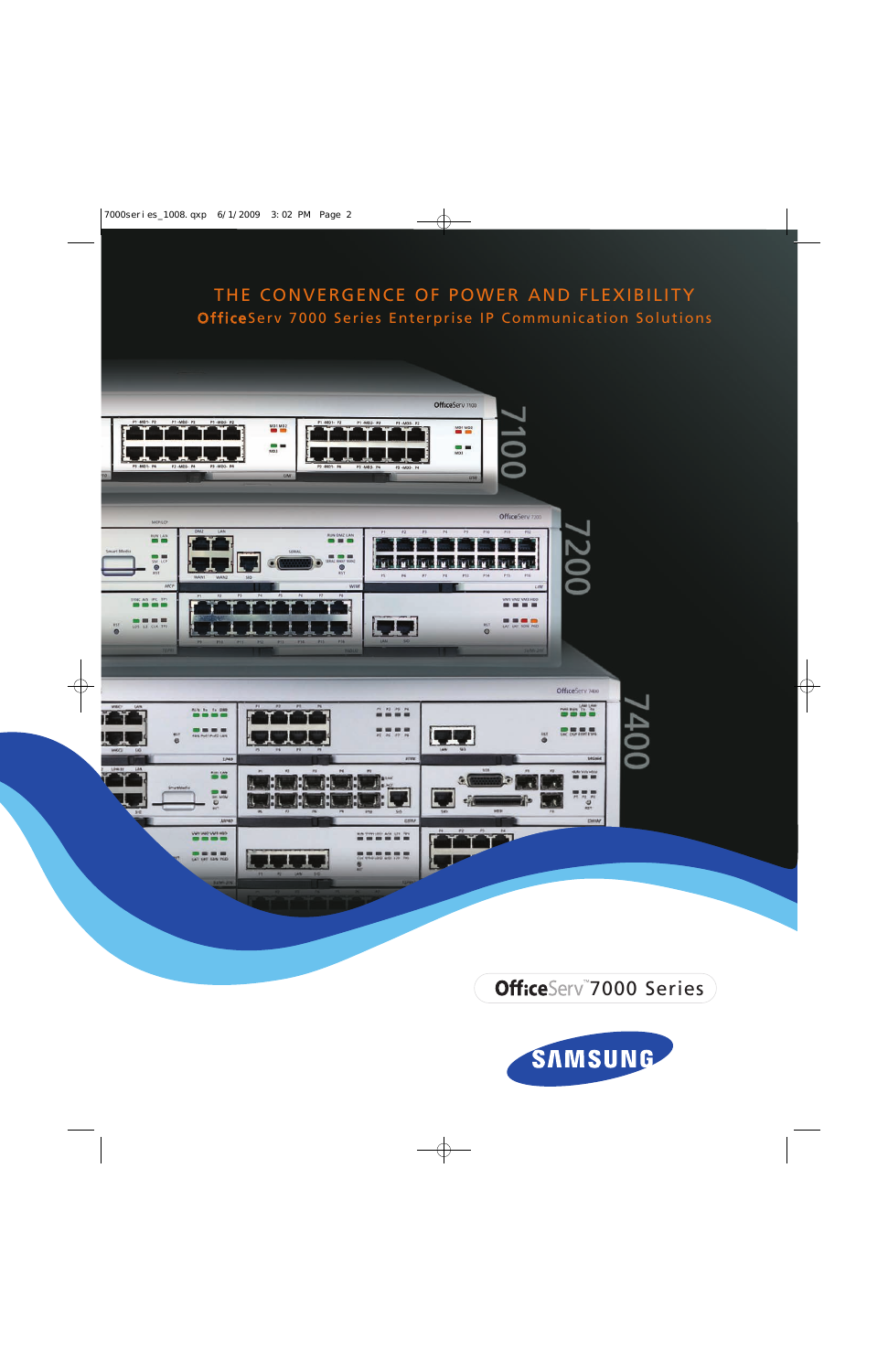**Enhance productivity by empowering workers to connect and communicate instantly.**

32255455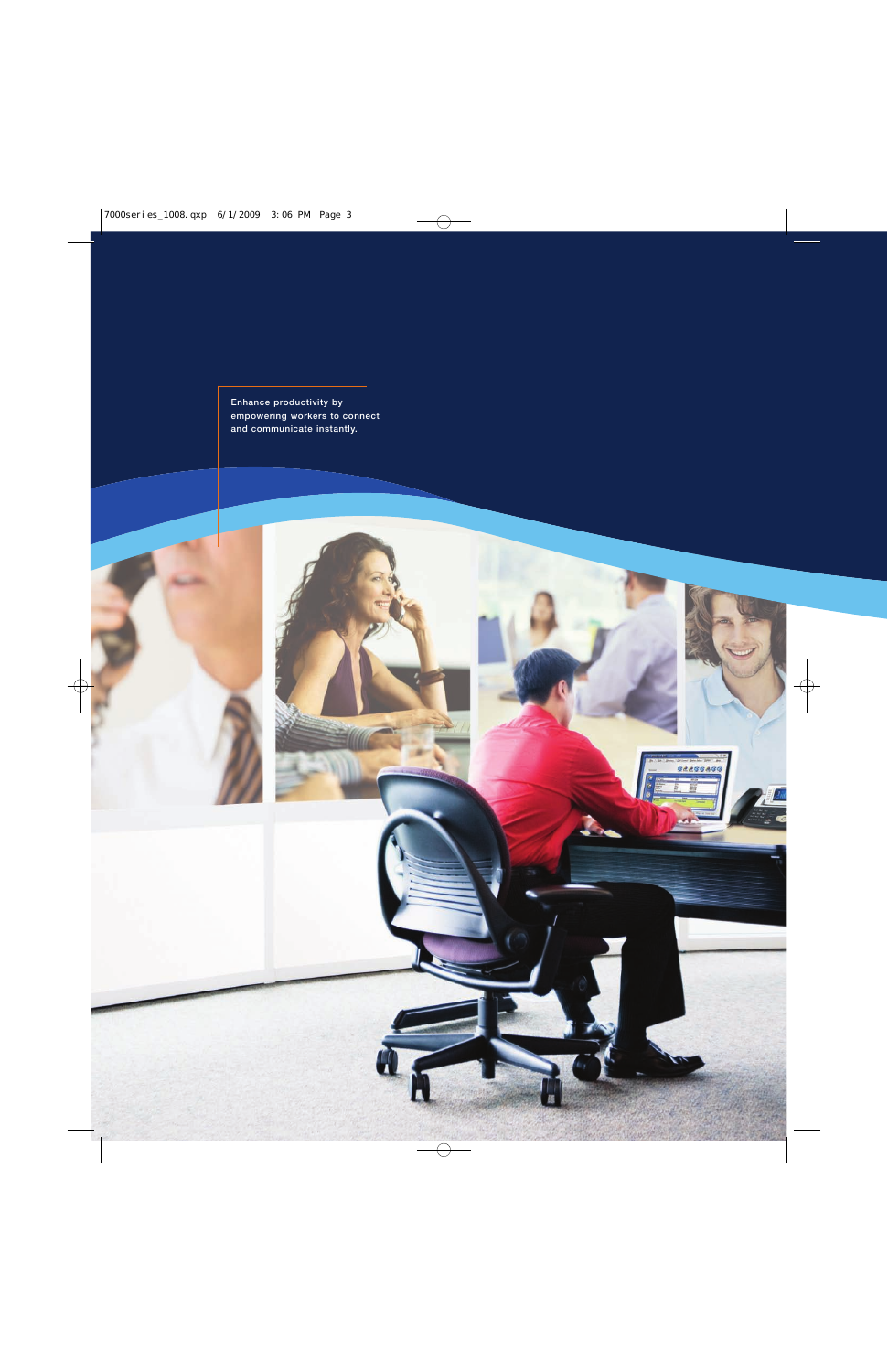## AN ALL-IN-ONE SOLUTION THAT MANAGES YOUR BUSINESS COMMUNICATIONS EFFECTIVELY AND ECONOMICALLY

#### IMAGINE...

A single, expandable platform that installs and configures easily and empowers your business with access to voice and data throughout your office complex and off-site. A platform that eliminates divergent systems, bottlenecks, and competition between voice and data systems.

## WITH SAMSUNG'S OfficeServ 7000 SERIES, THE IMAGINED IS NOW A REALITY

Unleash the power of your business with the multitasking technology of Samsung's **Office**Serv 7000 Series. Used alone or as part of a connected multi-site network among main offices, smaller branches, and remote workers, this unified system puts the power of convergence into the hands of today's growing businesses.

The **Office**Serv 7000 Series evolutionary converged communications platforms can accelerate employee performance, enhance customer relations and improve your bottom line.

Whether you are upgrading or are launching a converged system for the very first time, these workhorses offer a perfect blend of versatility and power that meet and exceed your business needs.

#### OfficeServ 7200 & 7400

ALL-IN-ONE DESIGN SIMPLIFIES BUSINESS COMMUNICATIONS



TELEPHONE<br>
SYSTEM<br>
WIRED<br>
WIRELESS<br>
VOIP/SIP<br>
DATA<br>
NETWORKING<br>
VPN<br>
FIREWALL<br>
COS **SYSTEM** WIRED **WIRELESS** VoIP/SIP **DATA** NETWORKING VPN FIREWALL QOS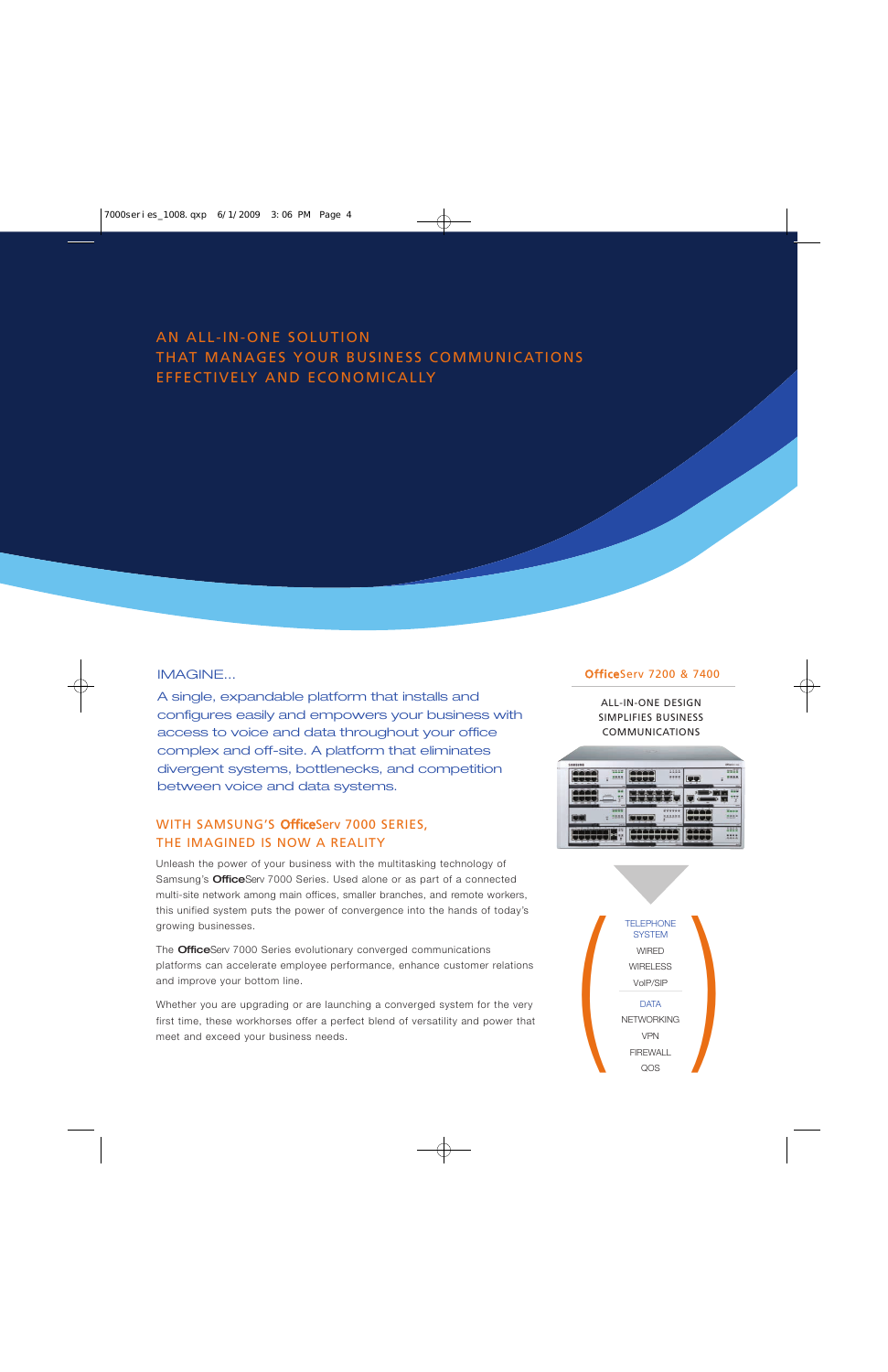## THE POWER YOU NEED TODAY—THE FLEXIBILITY TO GROW WITH YOU TOMORROW

Choose the model from one of our three platforms that's scaled to meet your business needs and discover:

- Flexible architecture that easily upgrades as your business grows.
- Enterprise-class routing and switching—optimized for VoIP and VPN tunneling, with enhanced data networking throughout your enterprise.\*
- Powerful built-in security—with enterprise-class firewall and Intrusion Detection System (IDS).\*
- Simple setup and administration with a suite of PC-based management tools accessible from anywhere.
- Wireless technologies that support your on-the-move workforce while maximizing convenience and productivity.
- Investment protection: migrate from one system to another with interconnecting cabinets, common circuit modules, telephone sets, and applications.
- \* Currently not available for **Office**Serv 7100



**Manage calls and interface to CRM databases with easy-to-view screen pops for improved efficiency.**

OfficeServ 7200



#### POWERFUL AND VERSATILE

An impressive synergy of power, versatility, and speed, the **Office**Serv 7200 provides small- to mid-sized businesses with data switching, Power Over Ethernet (PoE), data routing, QoS, and network security in a single converged solution. The WIM router has a 300 MHz CPU and offers a selection of 10/100 Base-T interfaces. Add a second cabinet to accommodate future business growth and evolving traffic patterns.

| <b>DATA MODULES</b>     | <b>INTERFACE TYPES</b>                               |
|-------------------------|------------------------------------------------------|
| WIM-Layer 3 Router      | (3) 10/100 Base-T Ethernet Interfaces for LAN or WAN |
|                         | (1) 10 Base-T Ethernet Interface for LAN or WAN      |
|                         | (1) V.35 Serial Connection                           |
|                         | (1) SIO port for debugging and programming           |
| PLIM-Layer 2 PoE Switch | (16) 10/100 Base-T PoE ports per card                |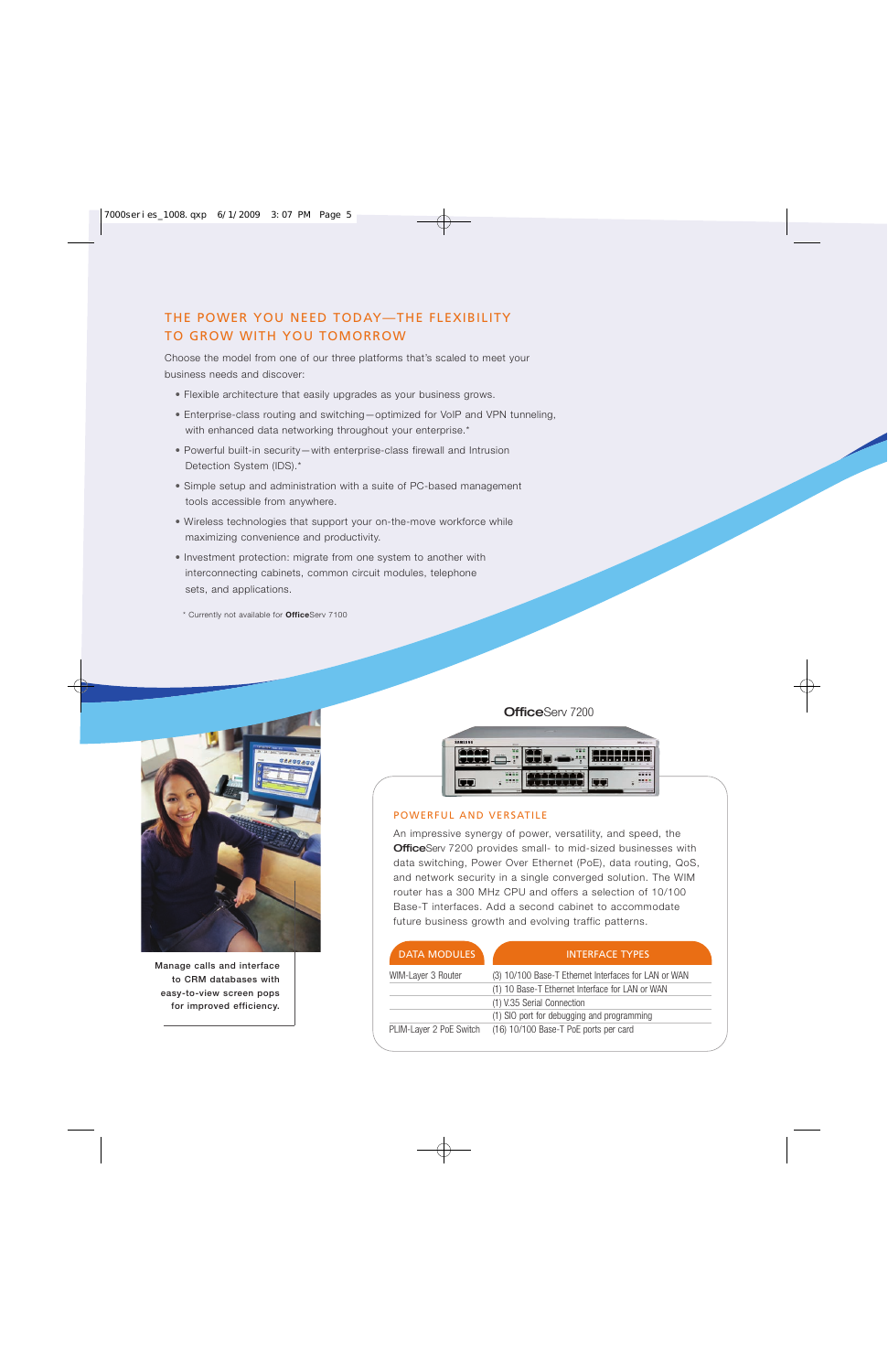**Samsung's Softphone turns laptops into full-feature telephones, keeping your remote workers in touch wherever there is an Internet connection.**



#### OfficeServ 7400

#### OUR MOST POWERFUL COMMUNICATIONS PLATFORM

Standalone or as the backbone for a total enterprise solution, the **Office**Serv 7400 features more powerful infrastructure for more dynamic applications. The Data Modules deliver gigabit data switching, Power Over Ethernet (PoE), high speed data routing, QoS, and network security. The GWIMT router has a 1 GHz CPU and offers a selection of 10/100/1000 Base-T interfaces, all in a faster, more powerful converged solution.

| <b>DATA MODULES</b>         | <b>INTERFACE TYPES</b>                                          |
|-----------------------------|-----------------------------------------------------------------|
| PLIM-Layer 2 PoE Switch     | (16) 10/100 Base-T PoE ports per card                           |
| <b>GWIMT-Layer 3 Router</b> | (3) 10/100/1000 Base-TX Ethernet Interfaces for LAN or WAN      |
|                             | (1) V.35 Serial Connection                                      |
|                             | (1) HSSI Serial Connection                                      |
|                             | (1) SIO port for debugging and programming                      |
| GSIMT-Layer 2/3 Switch      | (12) 10/100/1000 Base-TX Ethernet ports per card                |
|                             | (1) SIO port for programming                                    |
|                             | (1) Debug port                                                  |
|                             | GPLIMT-Layer 2 PoE Switch (12) 10/100 Base-T PoE ports per card |
|                             | (2) 10/100/1000 Base-TX Ports                                   |
|                             | (1) SIO port for programming and debugging                      |

|          | <b>MAXIMUM VOICE CAPACITIES</b>        | 7400 |     | 7200 |    | 7100 |  |
|----------|----------------------------------------|------|-----|------|----|------|--|
|          | Wireless Handsets                      | 128  |     | 32   |    | 24   |  |
|          | <b>Standard SIP Phones</b>             |      |     |      |    |      |  |
|          | Analog Phones                          | 480  |     | 120  |    | 24   |  |
| STATIONS | <b>Digital Phones</b>                  |      |     |      |    |      |  |
|          | Samsung IP Phones / Softphone          |      |     |      |    | 32   |  |
|          | Voice Mail                             | 12   |     | 12   |    | 4    |  |
|          | <b>Maximum Stations</b>                | 480  |     | 120  |    | 32   |  |
| TRUNKS   | Standard SIP Trunks                    | 128  | 128 | 32   | 32 | 24   |  |
|          | Standard H/323 Trunks                  | 64   |     | 16   |    |      |  |
|          | Analog Trunks                          | 240  |     |      |    | 20   |  |
|          | Digital Trunks PRI                     |      |     | 60   |    | 23   |  |
|          | Networking Trunks (SPNet)              |      |     |      |    | 24   |  |
|          | <b>Maximum Trunks</b>                  | 240  |     | 60   |    | 24   |  |
|          | Maximum Stations + Trunks + Voice Mail | 720  |     | 180  |    | 60   |  |



**OfficeServ 7100** 



## PERFORMANCE RIGHT OUT OF THE BOX

Ideal for small or remote offices, the **Office**Serv 7100 has everything you need to get started. This easy and affordable communications solution is pre-programmed, pre-labeled—and ready to work for you.

Traditional voice and VoIP are supported with a full set of features. And, with **Office**Serv applications, you can provide your remote workers and branch offices with the same capabilities as your on-site team to keep information and communication flowing smoothly between employees and locations.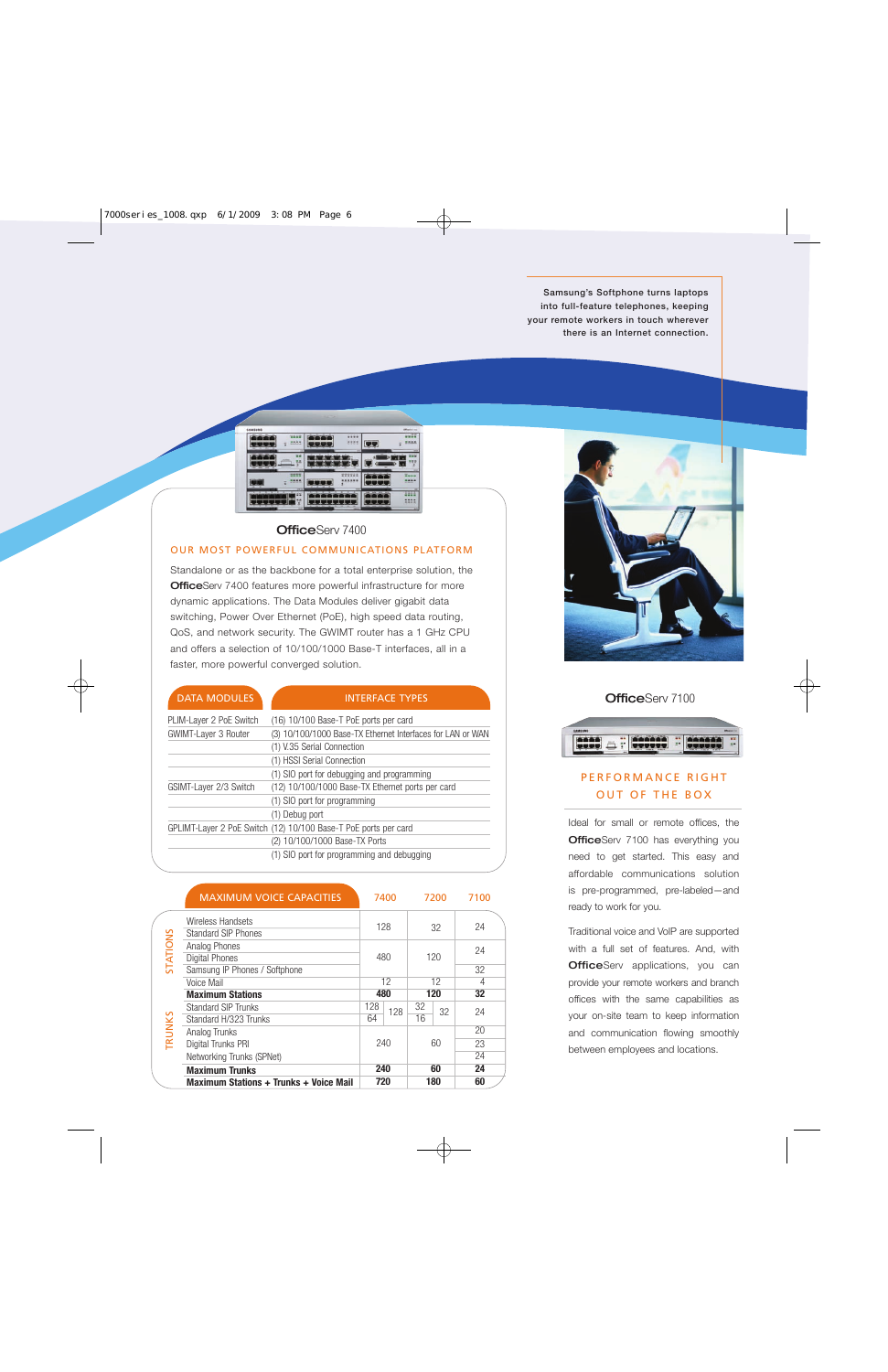### UNIFY AND PROTECT YOUR BUSINESS THROUGH VoIP NETWORKING



#### MAXIMIZE ON AND OFF-SITE PRODUCTIVITY THROUGH OfficeServ COMPUTER TELEPHONY INTEGRATION (CTI) APPLICATIONS



**DataView gives call centers increased functionality and greater efficiency by providing comprehensive information and statistics.**

Optimize your **Office**Serv 7000 Series with a suite of Computer Telephony Integration (CTI) applications, including: **Office**Serv<sup>M</sup> Call  $-$  Call control and database screen pops, **Office**Serv<sup>®</sup> EasySet  $-$  Keyset management from a PC, **Office**Serv<sup>M</sup> Softphone  $-$  IP phone on a PC, **Office**Serv<sup>M</sup> Operator  $-$ Switchboard management via PC, and **Office**Serv<sup>m</sup> DataView  $-$  Real-time call center status reporting*.* These software applications help businesses:

- Improve cost efficiency
- Create on-the-go virtual offices
- Streamline and support business operations around the clock and around the world
- Easily manage calls and link to personal databases through screen POPs
- Quickly reconfigure personal phone options to adjust to individual user's work schedules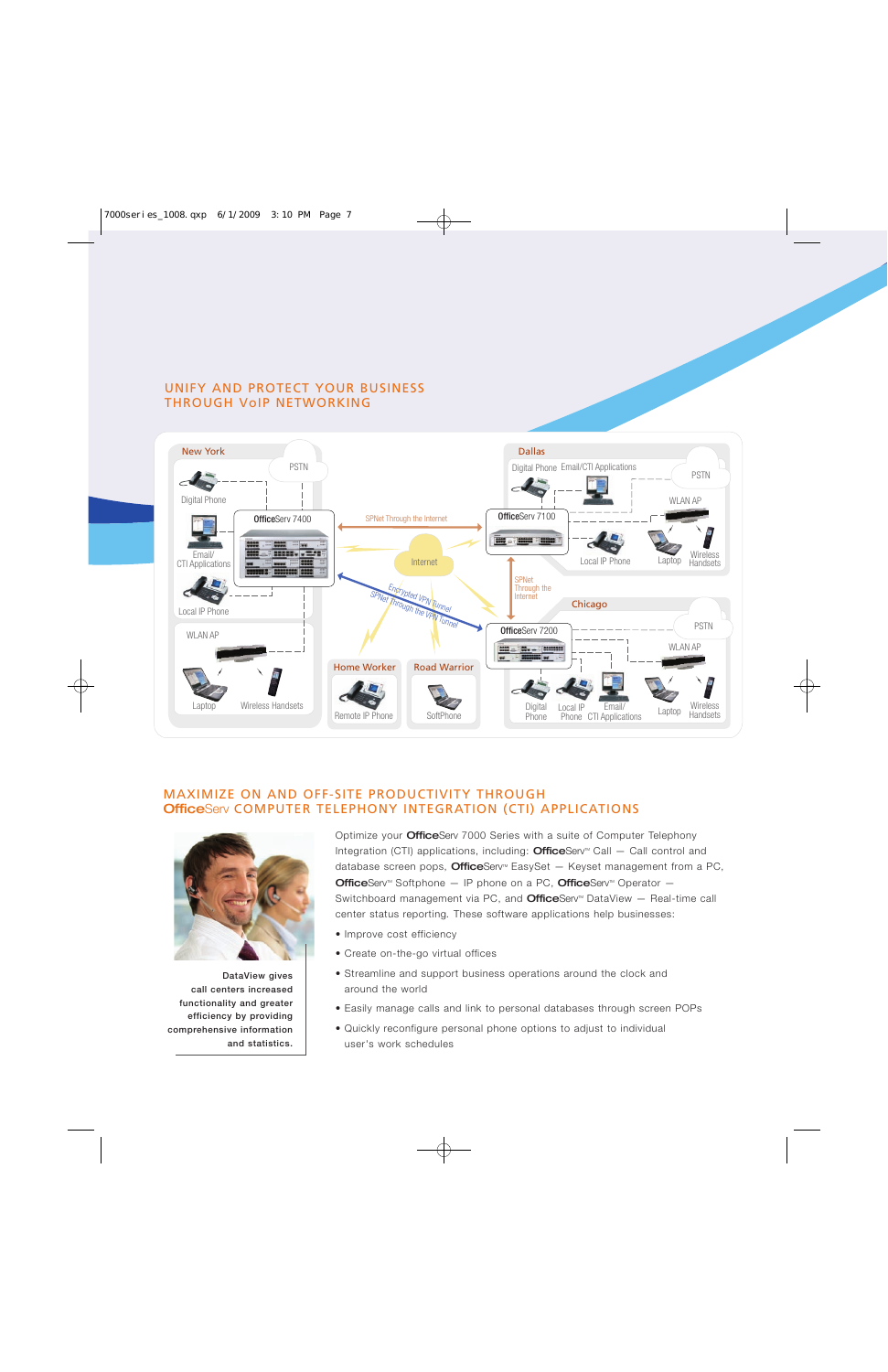## CHOOSE FROM A BROAD RANGE OF DIGITAL AND VoIP PHONES WITH LARGE, EASY-TO-READ DISPLAYS

Designed to complement the **Office**Serv 7000 systems, Samsung's portfolio of digital and VoIP telephones provides the high-tech features you need to manage the converging business challenges of communications and information.





**Wireless in-building mobility and remote location operation untethers workers from the confines of their desks.**



#### WIRELESS TECHNOLOGY

The **Office**Serv wireless solutions provide seamless integration with your wired network, allowing you and your workers to stay connected without being tied down. You'll have access to voice and data from anywhere within your building thanks to your IP-enabled platform and wireless LAN access points.